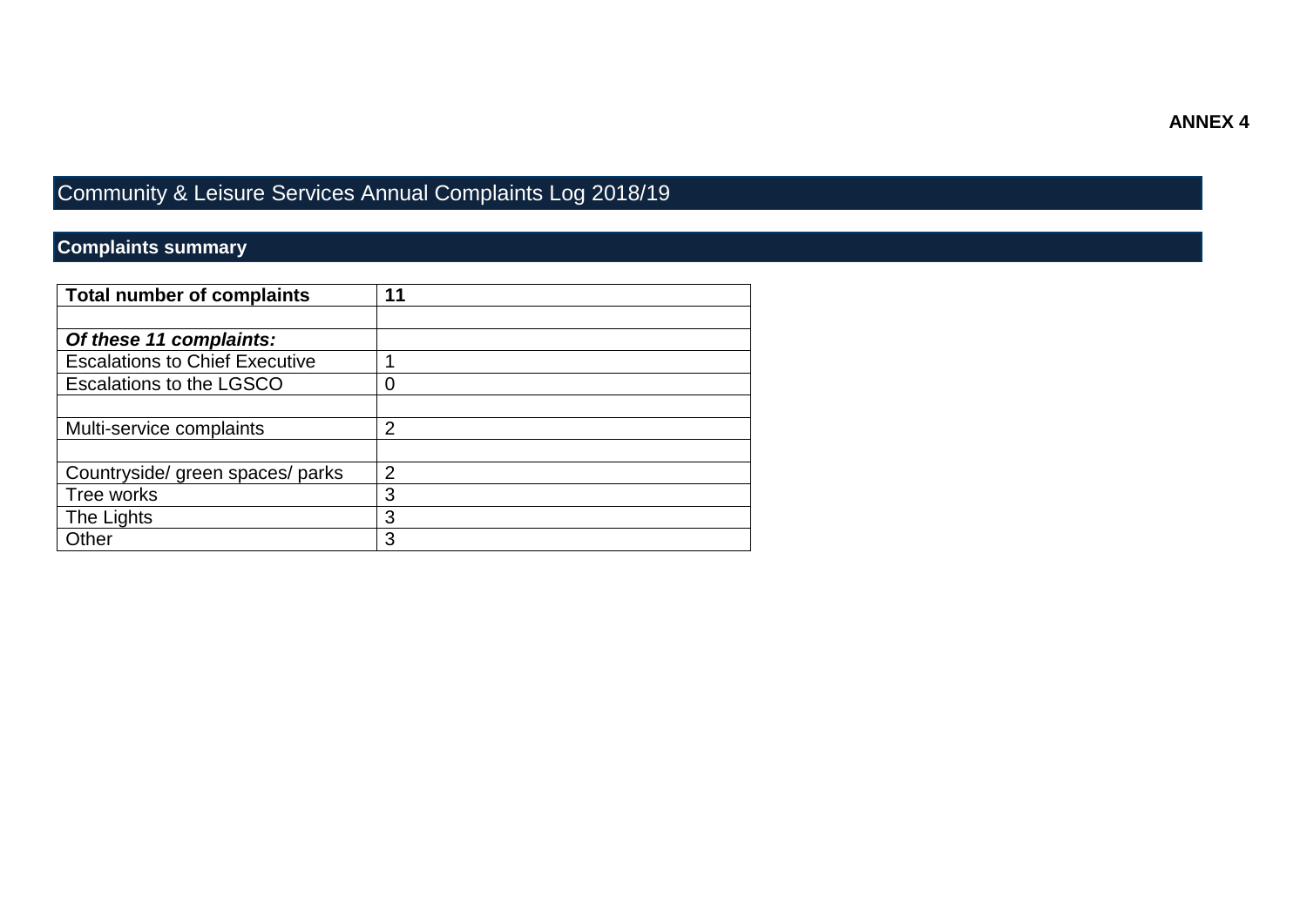| Examples of complaints that resulted in explicit learning points or service improvements (3) |                                                                                                                                                                                                                                                                                                                                                                                                                                                                                                                                                                                                                                   |                                                                                                                                                                                                                                                                                                                                                                                                                                                                                                                                                                                                                                                        |                                                                                             |                        |  |  |
|----------------------------------------------------------------------------------------------|-----------------------------------------------------------------------------------------------------------------------------------------------------------------------------------------------------------------------------------------------------------------------------------------------------------------------------------------------------------------------------------------------------------------------------------------------------------------------------------------------------------------------------------------------------------------------------------------------------------------------------------|--------------------------------------------------------------------------------------------------------------------------------------------------------------------------------------------------------------------------------------------------------------------------------------------------------------------------------------------------------------------------------------------------------------------------------------------------------------------------------------------------------------------------------------------------------------------------------------------------------------------------------------------------------|---------------------------------------------------------------------------------------------|------------------------|--|--|
| <b>Date</b>                                                                                  | <b>Subject Matter</b>                                                                                                                                                                                                                                                                                                                                                                                                                                                                                                                                                                                                             | <b>Response</b>                                                                                                                                                                                                                                                                                                                                                                                                                                                                                                                                                                                                                                        | <b>Lessons Learnt/ Changes made</b>                                                         | <b>Date of Closure</b> |  |  |
| 17 Aug 18                                                                                    | Complaint regarding a<br>children's workshop at The<br>Lights theatre.<br>Complainant stated that the<br>website did not specify this<br>was a children's only event<br>and adults were to drop off<br>and return at the end,<br>resulting in the customer<br>purchasing an unnecessary<br>parking ticket.<br>In addition, it was described<br>as a workshop to sing and<br>dance to Disney songs. It did<br>not specify it was a<br>choreographed session<br>where children would learn a<br>specific dance and rehearse<br>it to perform to parents at the<br>end. The complainant<br>believes they were mis-sold<br>the event. | Response sent stating that<br>workshops are tailored to specific<br>age groups by professional tutors<br>and the age groups are always<br>stated in Lights brochures and<br>website listings. Workshops for<br>children under 5 always state that<br>an accompanying adult is required.<br>For older groups this is not<br>required as tutors are all very<br>experienced and able to manage<br>class size.<br>Comments will be taken on board<br>and if required, the Lights will<br>make the website and brochure<br>information clearer. A refund was<br>offered.<br>Box office staff are always<br>available to any enquiries prior to<br>booking. | Website and brochure information to<br>be made clearer if required for<br>future workshops. | 20 Aug 18              |  |  |